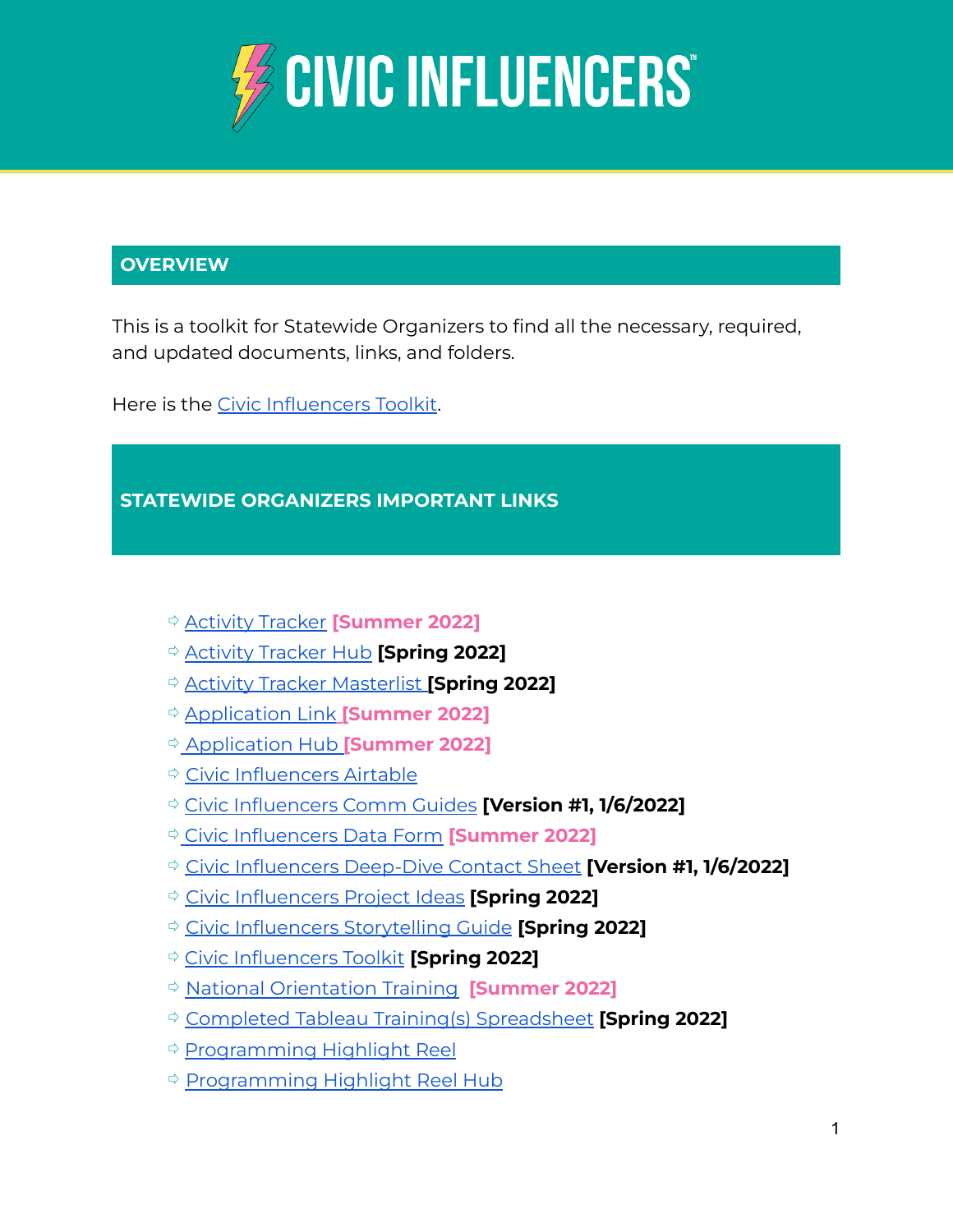

- ⇨ [Summer](https://docs.google.com/spreadsheets/d/1S2itqx3nlcxJ0QhqRjQl6Uij8Y7OSlfG7iRTzM2yYXA/edit?usp=sharing) 2022 Action Plan **[Summer 2022]** ⇨ Spring 2022 Civic Influencers [End-of-Year](https://docs.google.com/spreadsheets/d/1phBL7TQu_2ogI-oP09pJ-to0DRNSeuDnoQIphIIVVXM/edit?usp=sharing) Report **[Spring 2022]** ⇨ Summer 2022 Civic Influencers [On-Campus](https://docs.google.com/document/d/11WhxXIebxgsQY7kOnw6Vcsa05O9HwqDQ/edit) Agreement **[Version #5, 5/25/2022]** ⇨ Summer 2022 Civic Influencers [On-Campus](https://docs.google.com/document/d/1ed1B_-E_iKF5s43iHIkk0mfZ1gYoVSI7/edit) Job Description **[Version #4, 5/25/2022]** ⇨ Summer 2022 Civic Influencers [Community](https://docs.google.com/document/d/1mc6JKqOhRDp7sVe9o9xtWgPMIsUXAhZy/edit) Agreement **[Version #3, 5/25/2022]** ⇨ Summer 2022 Civic Influencers [Community](https://docs.google.com/document/d/1RITaBTYYv9ZwiNbWfCMW3xvba00Z-N5Y/edit) Job Description **[Version #3, 5/25/2022]** ⇨ Spring 2022 Civic [Influencers](https://bit.ly/Spring22FinalReport) Final Report ⇨ Spring 2022 Civic [Influencers](https://airtable.com/shrLIn24gTmpIDUcx) Final Report Responses ⇨ Summer Deep-Dive [Recruitment](https://docs.google.com/document/d/1FzdGGPEOuGmIM8pi7R8xC5fVcaUjJVOKH36VNlcPbIA/edit?usp=sharing) Memo **[Summer 2022]** ⇨ Summer 2022 Civic [Influencers](https://docs.google.com/spreadsheets/d/191owQnZ87s9WSAF6KzmnicbdJZUWUtotJ0jHfJsbpXg/edit#gid=0) Mastlist **[Summer 2022]** ⇨ Fall [recruitment](https://docs.google.com/document/d/1PudCw9C0C5jzpflc1OcuJXRgM-go4Jji/edit?usp=sharing&ouid=114762663542550373906&rtpof=true&sd=true) Toolkit **[Fall 2022]**
- ⇨ Summer 2022 Civic [Influencers](https://docs.google.com/document/d/1a_tqxKHTyUZrnOZ7_SrU4R1rtymsjA44/edit?usp=sharing&ouid=114762663542550373906&rtpof=true&sd=true) Calendar **[Summer 2022]**

# **SUMMER DOCUMENTS**

⇨ Shared Statewide Organizers [Communication](https://docs.google.com/spreadsheets/d/1TtnVZm8N9vi-xklqR5e7VpjmyWOCS5ymJk5TntVPMRc/edit#gid=0) Plan

#### **STATEWIDE ORGANIZERS IMPORTANT FOLDERS**

- ⇨ Civic [Influences](https://drive.google.com/drive/folders/1tUSp8iu4_MrBdlEY8J3IQrGzRMfjRDDu) Summer Folder **[Summer 2022]**
- ⇨ Civic Influencers [Bronze-Level](https://drive.google.com/drive/folders/1eif6351Bo_RpryjZTmzWuKBqFTRfbTcV?usp=sharing) Training **[Summer 2022]**
- ⇨ Civic [Influencers](https://drive.google.com/drive/folders/1xuGQvGQyHuE9qZM_FKpOILk1BtUjgpQy?usp=sharing) Videos **[Summer 2022]**
- ⇨ Comms [Approved](https://drive.google.com/drive/folders/1RM0AorPjTbdmRbDW8TnrfljV_HnwSxCN) Branding Folder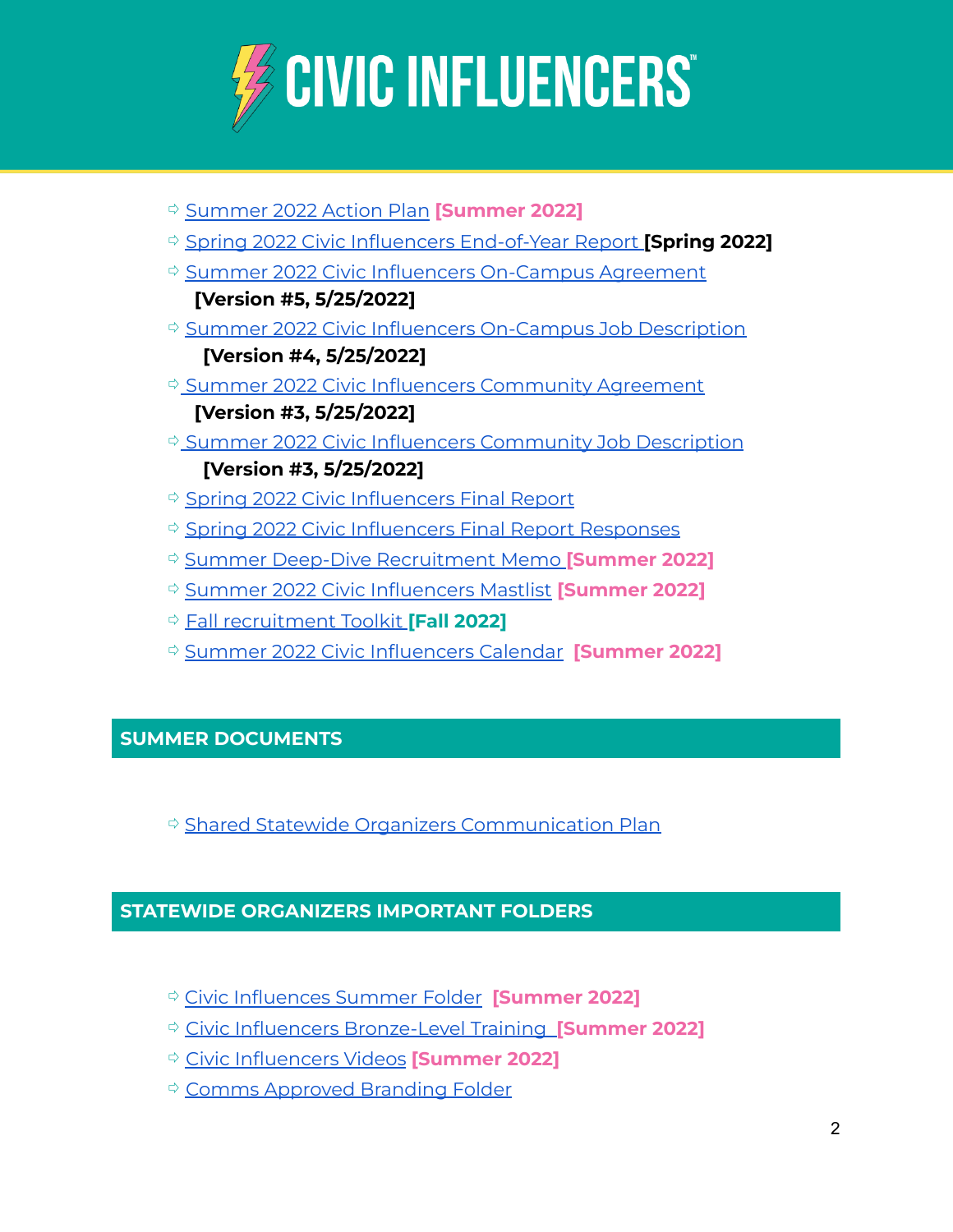

# ⇨ OAL [Google](https://drive.google.com/drive/folders/16dtw8dEOe64tJk4_HW_qyrrx49J__YyQ?usp=sharing) Folder

⇨ **DEIJ [Training](https://drive.google.com/drive/folders/1veYRmbcgdwvZR9jnxMOmT4O0qzE-bOt6?usp=sharing) Folder**

### **LIST OF CIVIC INFLUENCERS NATIONAL PROGRAMS**

⇨ **January 11, 2022:** Civic [Influencers](https://docs.google.com/document/d/1vQ5fxPMN5kWuWIbCcQoDtfpC7RGpSzc1Ljs2twmo_CE/edit?usp=sharing) MLK Day of Service Toolkit

### **EXAMPLES OF BEST PRACTICES**

⇨ Welcome to the Summer Email (with thanks to [Johanna!\)](https://docs.google.com/document/d/1JuadCga9bvgKB-cOHS6K7dy8q2D0T9lfND1FcicXeBw/edit?usp=sharing)**[Summer**

#### **2022]**

- ⇨ Liam's end of term [check-in](https://docs.google.com/document/d/16Y3BO1c6ki-uz4617glerwxCNnxMZY5XjiLi5Ieuhtk/edit?usp=sharing) email
- ⇨ Audrey and [Johanna's](https://docs.google.com/spreadsheets/d/1ZVN-_mTQHaR0LYW_1X8ldfwW4Aulhl_vUorlqtzyX4Y/edit?usp=sharing) great VA/PA Applicant Tracking Sheet
- ⇨ [Johanna](https://docs.google.com/document/d/13yGB1yXkGyQMwrlZRFZj-shBFsKyqVq1_kL1Blyi-u4/edit?usp=sharing) "you are hired" email

⇨ Liam's Tableau [step-by-step](https://docs.google.com/document/d/1phVhMQPA4xOzIwkyC7peNbiw7chNQdzZ/edit?usp=sharing&ouid=114762663542550373906&rtpof=true&sd=true) guide for walking students through Bronze, Silver, Gold Data Training

- ⇨ Liam's "You're Hired" email to [onboarding](https://docs.google.com/document/d/1Sdqf3n6wF-0AFKwkjLSdyuDgDbemFiNdZ97O2gvyQz0/edit) Civic Influencers
- ⇨ State Organizers [Crowdsourcing](https://docs.google.com/document/d/1jhqslBBbUs4iC1Vfy1911yl7cNxgIQKCUV3CK8rRQ3k/edit?usp=sharing) Info for recruitment
- ⇨ [Post-Recruitment/Welcome](https://docs.google.com/document/d/1WE2tA5o6l10ClwMaDg_vBn1r64uEewhaWfYwk7ioT1o/edit?usp=sharing) to being a Civic Influencers Outreach [Communication](https://docs.google.com/document/d/1WE2tA5o6l10ClwMaDg_vBn1r64uEewhaWfYwk7ioT1o/edit?usp=sharing)

#### **DATA WEEK 2.0 Resources**

- **<sup>→</sup> Data Week 2.0 [Toolkit](https://docs.google.com/document/d/1JPOxDLTnMv6pYcSoKyN8FzI_ol32kEErcixEVaAwQZ8/edit)**
- ⇨ Data Overview [Document](https://docs.google.com/document/d/1OQL_A4jqksm1L4vMSBqap4Mf7RZLEJ0b0YGji7HoCtY/edit)
- <del>≑ Data Week [Sequencing](https://docs.google.com/spreadsheets/d/1Xm4WDLQEM9zSqZROZpT75sObVRBa5Gqm7YtP8FpJQps/edit#gid=0) Document</del>